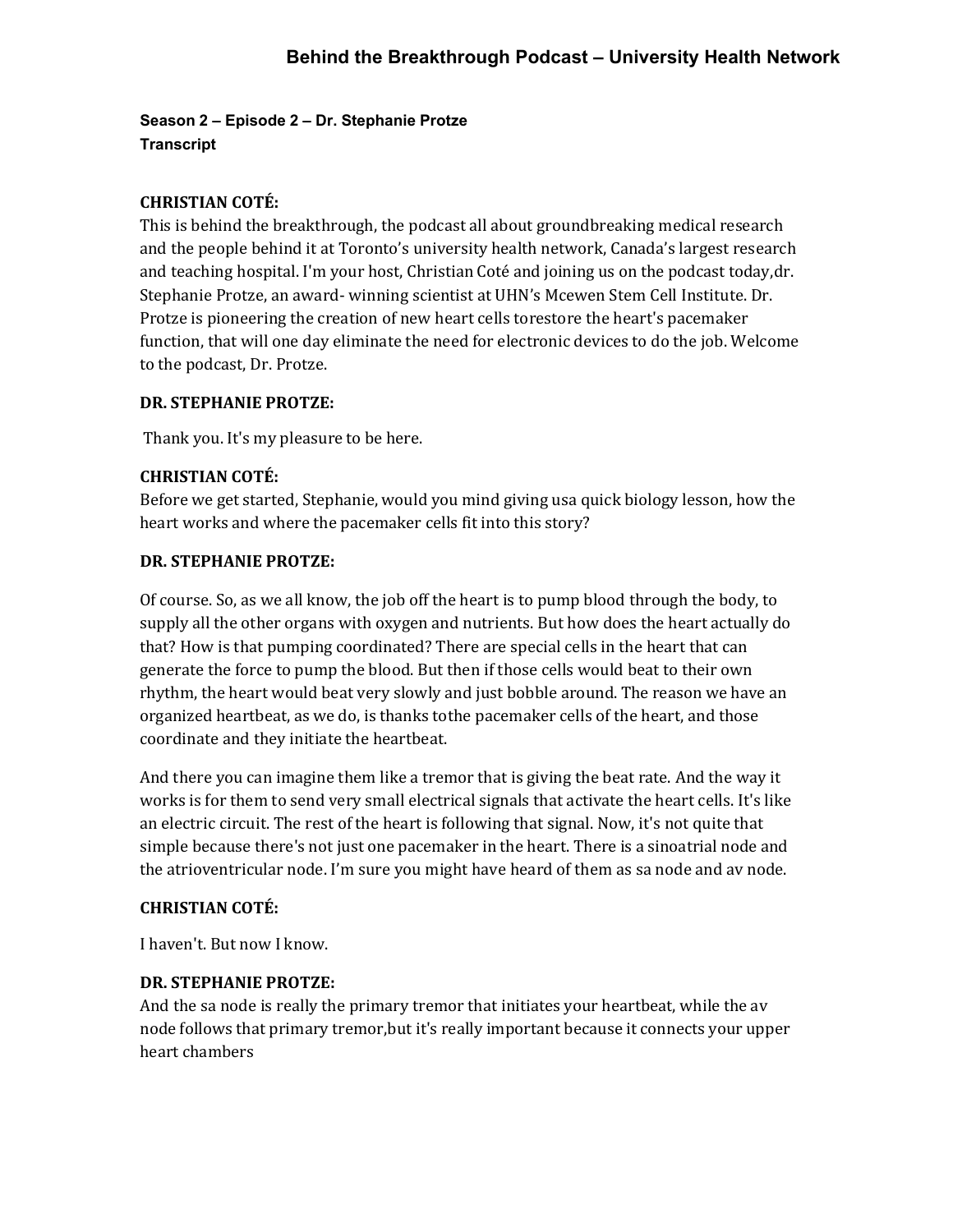With the bottom heart chambers and if that connection is broken, you'renot properly initiating the heartbeat and the pumping of blood.

## **CHRISTIAN COTÉ:**

When pacemaker cells in the heart become damaged because of disease or old age, I imagine, what is typically on offer topatients for treatment?

### **DR. STEPHANIE PROTZE:**

So, the current standard of treatment for patients is the implantation of an electronic pacemaker device. This electronic pacemaker consists of a battery pack that gets implanted into your chest and then usually at least two or three leads that are inserted into your heart and those leads are then taking over the electric activation of the heartbeat.

## **CHRISTIAN COTÉ:**

There's about two hundred thousand Canadians have electronic pacemakers. What's life like for them? Do you do you have asense of that?

## **DR. STEPHANIE PROTZE:**

First of all, an electronic pacemaker is great for these patients because it does save their lives, because without the pacemaker, their heart would simply beat too slow. But on the other hand,an electronic pacemaker also comes with a couple of disadvantages. Those leads that i mentioned that inserted into the heart, they can get infected or dislocated and then patients require surgeries.

In addition, it's a battery driven device, as i mentioned before. And these batteries need to be replaced every five to ten years, which also requires a surgery. And now, if you think about pediatric patients, this all obviouslybecomes even more complicated because they do require multiple battery replacements throughout life and in addition, these leads of the pacemaker cannot really adapt to the growth of the heart in children. So, they require additional surgeries to refit those leads.

And last but not least, the pacemaker activates the electrical activity of the heart differently than the natural pacemaker system and that leads to a process that we call remodeling. In easy terms, what that means is that the heart changes its structure and function, and that can in the long run result in heart failure. And that's obviously something we wouldlike to avoid.

#### **CHRISTIAN COTÉ:**

So, this brings us to your research and let me see if i have itright. You grow pacemaker cells in the lab, then implant them into the heart and hopefully the heart accepts them and they grow to regenerate the pacemaker function so it works naturally. Do i have that right?

# **DR. STEPHANIE PROTZE:**

Yes. In a nutshell, that's what we're doing.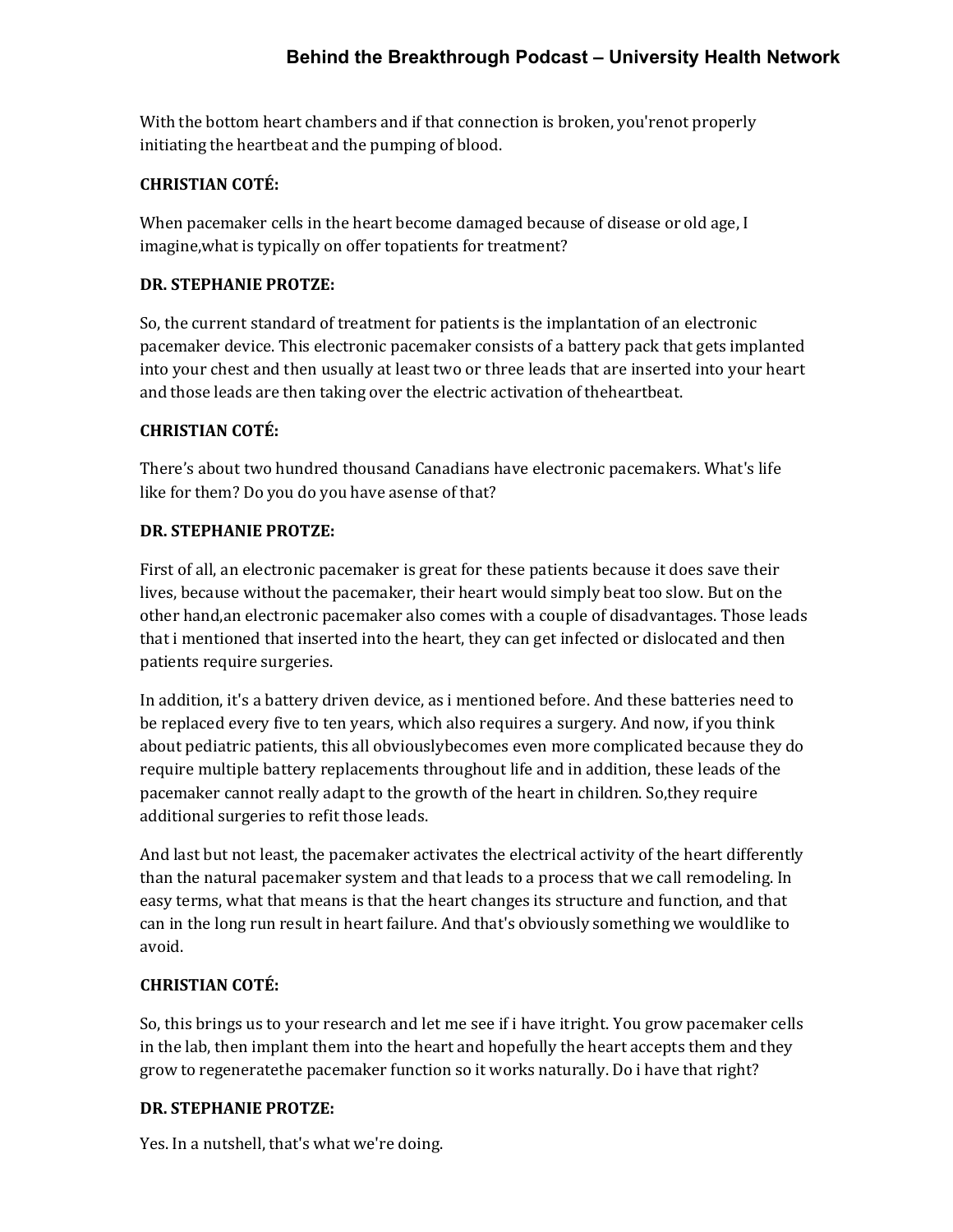#### **CHRISTIAN COTÉ:**

So that's the ideal. So, first off, can i ask, how did you evercome up with this idea?

#### **DR. STEPHANIE PROTZE:**

The idea actually developed rather organically at the beginning of my postdoctor fellowship in dr. Gordon Keller's lab hereat UHN. I first initially joined his laboratory because of his expertise in stem cells and how to turn them into heart cells, because that's what i wanted to work on. And soon after I joined, I realized that we actually don't know yet how to turn a stem cell into a pacemaker cell. And obviously, these pacemaker cells, as i just told you, are pretty important for heart function. So, that's where the idea of my project to generate pacemaker cells was really born.

#### **CHRISTIAN COTÉ:**

Let's start with the heart stem cell. You could just make itgrow into a pacemaker cell? Sorry, I'm probably butchering this, but if youcan explain that process.

#### **DR. STEPHANIE PROTZE:**

Yeah. So, we're actually using a very special startingmaterial that stem cells that we're using as a pluripotent stem cell.

#### **CHRISTIAN COTÉ:**

Pluripotent. What does that mean?

#### **DR. STEPHANIE PROTZE:**

So, they are very unique, because pluripotent meansthat this cell type has the potential to turn into any cell type of the body.

#### **CHRISTIAN COTÉ:**

I see, ok.

#### **DR. STEPHANIE PROTZE:**

It's a little bit like magic. I agree. But we can alterthem in the petri dish and can turn them, for example, into liver cells, blood cells, but also heart cells.

#### **CHRISTIAN COTÉ:**

So how did you learn to coax this pluripotent heart stemcell into a pacemaker cell?

### **DR. STEPHANIE PROTZE:**

We know how to do this from studying developmental biology and that's not something I've done myself. That's decades of research by other scientists that have used classical developmental models and i found out the signals that are needed throughout development to turn an initial stem cell into a heart sell. That is something that might sound very simple, but in the lab, to give youan idea, it's a process that took us about five years to figure out the protocol, how to turn the stem cell into a pacemaker cell. And that's the work that's been officially published for the first time and the first version at the end of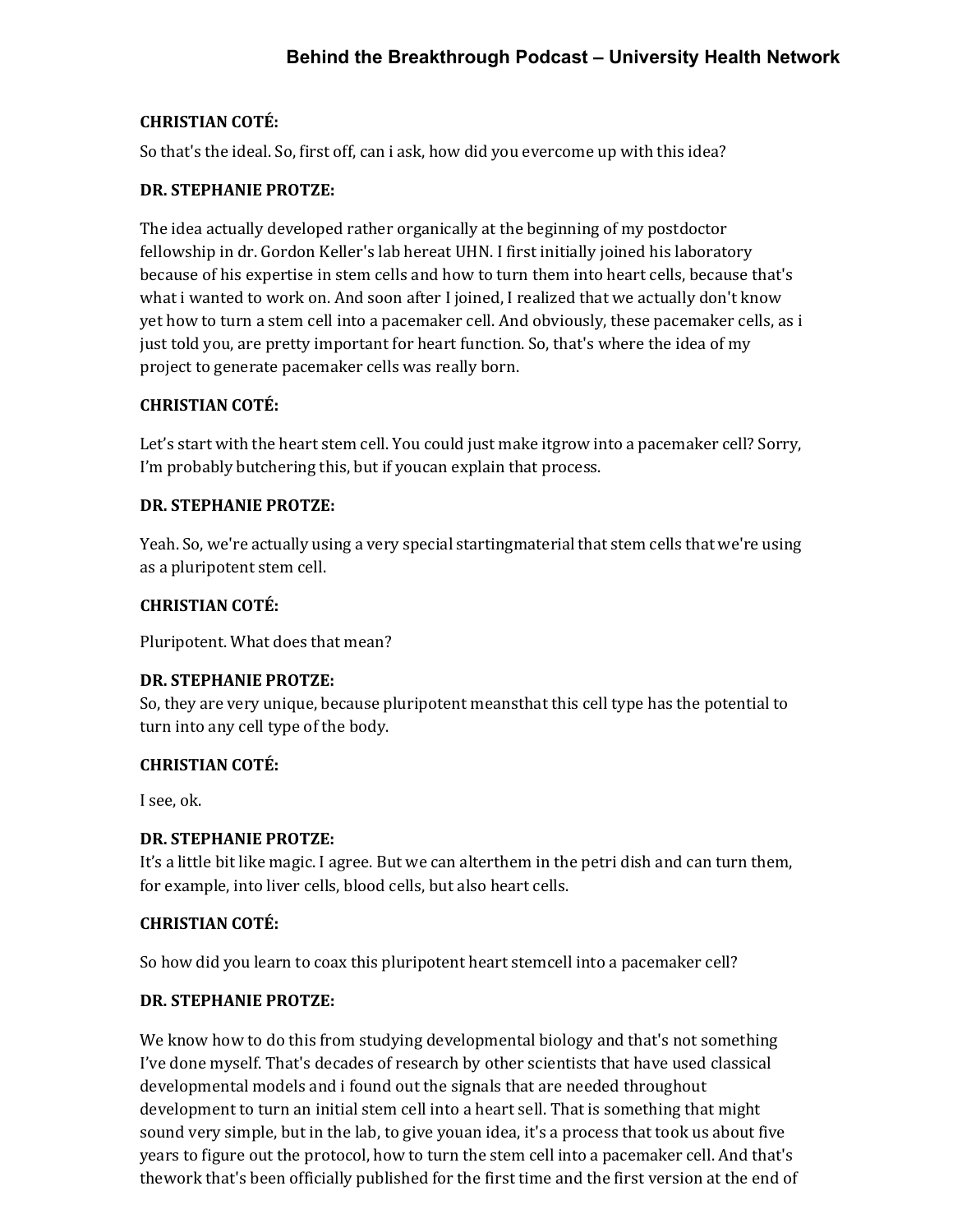my postdoctoral fellowship in 2017 in the journal nature biotechnology.

#### **CHRISTIAN COTÉ:**

Wow, that's amazing. Ok, this is purely in the lab in a petridish, correct?

#### **DR. STEPHANIE PROTZE:**

Yeah.

#### **CHRISTIAN COTÉ:**

Ok, now you have this ability to generate pacemaker cells,correct?

#### **DR. STEPHANIE PROTZE:**

Yeah.

#### **CHRISTIAN COTÉ:**

How do you test to see if they help a damaged heart where the pacemaker is not functioning properly?

#### **DR. STEPHANIE PROTZE:**

to test the functional ability of these pacemaker cells that we are making, we actually like to do this both in vitro in the petri dish where we generate them, but also in vivo with animal models. Soin the petri dish, we can test if they have a typical pacemaker character. For example, we check do they expect the correct genes? Are they expressing pacemaker genes? Do they have the appropriate electric activity? As I mentioned, they need to initiate this electric activity for the heartbeat. And we will also obviously check that beating rate. We can justlook down the microscope and we can measure the contraction.

For animal models, what we want to see is that these cells can actually engraft in the heart and connect with the host heart. And for this properconnection, what we need is for the pacemaker cells to electrically communicate with the host heart tissue, because that is required for them to play their role of being the drummer and to regulate the heartbeat. The exciting finding we had so far in a rodent model is that when we end engrafted these cells. They did actually electrically connect and were able to regulate the heartbeat of the host.

#### **CHRISTIAN COTÉ:**

Wow, okay, so this is simply a matter of you inject a bunch ofthese pacemaker cells and you wait to see if they take, so to speak. I guess you're saying graft to the heart and then start to grow and work.

#### **DR. STEPHANIE PROTZE:**

Yeah. So, it's basically two steps. If we look if they take, we can just check are these cells still there after a week or two weeks? But that doesn't tell us if they are functioning. So, the for the functioning, that's where the electric coupling is important. And there wehave a pretty neat way of telling because we can tell if these cells start to be the drummer so we can literally have assays where we can see and look at the heart of the host and see, yes, our pacemaker cells are actually regulating the heartbeat now.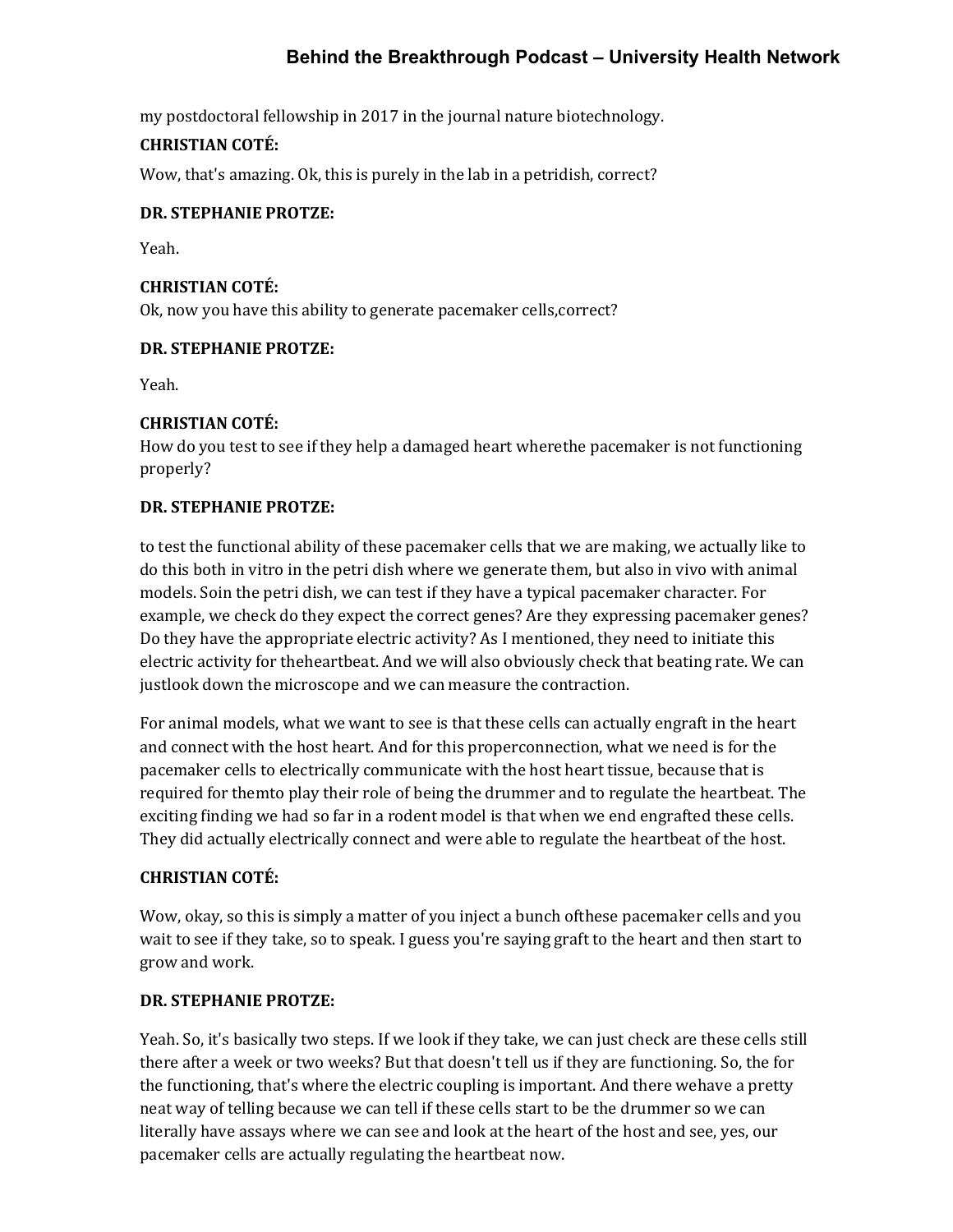## **CHRISTIAN COTÉ:**

So, in these animal models, like how many cells does it taketo inject into the heart?

### **DR. STEPHANIE PROTZE:**

So, we think that we need about five million cells for, actually I'm jumping ahead here. That's what we believe we would need for humans in the animal models because we use smaller rodent models, we only use about a million to two million cells. And that's actually a really small cell, though, is if you think of other cell therapiesthat people are trying to develop, probably a lot of us have heard about the cell therapies for heart attack, where we trying to replace damaged heart tissue. There we are looking at making a billion cells, which is obviously a completely different challenge.

## **CHRISTIAN COTÉ:**

So, in these animal models, what are you finding? Like how,how are these injected cells doing?

# **DR. STEPHANIE PROTZE:**

We're actually finding that they do engraft, that they stay there. We're losing some, but that's very normal. Everybody's seeing that in the field. And then we do see that there's a pretty good success rate as well. About eighty five percent of the engrafted cells do actually end up pacing the heart, which is pretty good success rate and obviously something we still want to improve because what we want is ahundred percent.

#### **CHRISTIAN COTÉ:**

And any challenges yet or you know, dead ends orstumbling blocks, so far?

#### **DR. STEPHANIE PROTZE:**

I think the biggest challenge we are facing is that our pacemaker cells are beating a little bit too fast. So, as i mentioned, we are using this very special starting cell and the result is that the pacemaker cells we are making there what we call immature. And so, they represent more the developmental status of a fetus or a newborn. And the heart of a newborn beats about 120 to 160 beats per minute.

#### **CHRISTIAN COTÉ:**

Hmm.

# **DR. STEPHANIE PROTZE:**

And this is exactly the speed that our cells are currently spontaneously beating at. And that's obviously a little bit too fast. If you think about your own resting heartbeat, that's about 60 beatsper minute. So you really wouldn't necessarily want a pacemaker cell that's going that fast. So, we're currently figuring out how to slow downthose cells to make them more amenable for human.

#### **CHRISTIAN COTÉ:**

Right. You're talking about an arrhythmia here.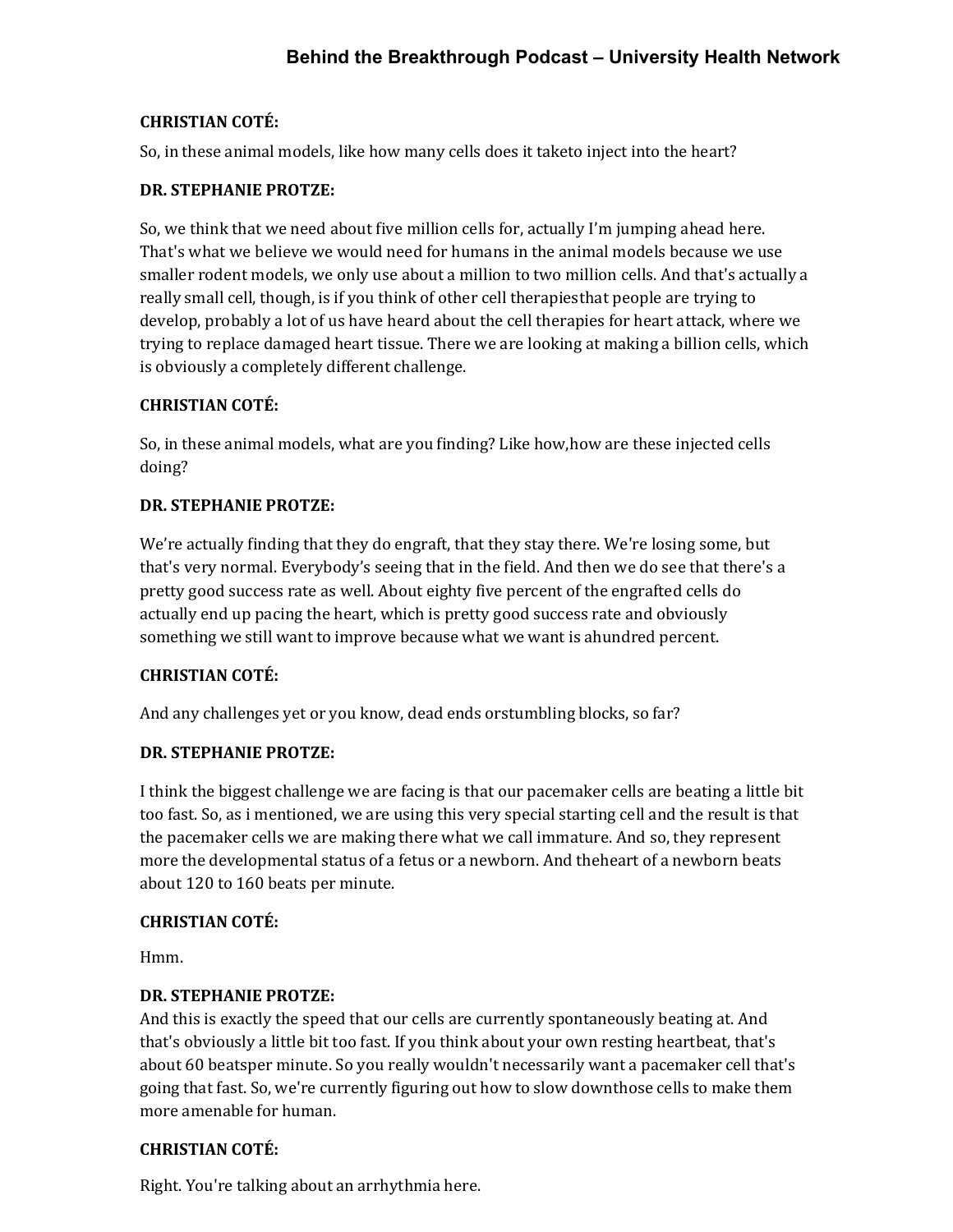## **DR. STEPHANIE PROTZE:**

It's a bit different than arrhythmia. I know that in general, if you think about a fast heartbeat, you think about arrhythmia and plain speaking, it is an arrhythmia and for an adult human a heartbeatof 120 in rest would be too fast. So, yes, that is something you have to overcome.

## **CHRISTIAN COTÉ:**

So, you were hinting at this earlier in terms of the numberof cells you think it might take for humans. When do you know, Stephanie, you're ready for that next step to be able to take your research to try with humans?

## **DR. STEPHANIE PROTZE:**

For that obviously, we want to do proper testing in additional models. And here we want to move to preclinical animal models. And the model of choice for us is the pig, because the pig is used forcardiovascular drug testing in general, and that's because the heart of the pig is very similar to the human heart.

And what i personally want to see and which we haven't shown yet, is thatthese pacemaker cells can in this pig at least pace for a month. Well, that's one of the hurdles I want to overcome. And then to make sure that these cells don't show any adverse effects like arrhythmia, as you just mentioned. So, we got to somehow figure out to make sure that these pacemaker cells don't pace too fast. And if we achieve that, then we know we're a whole lot closer.

But, before moving to any clinical trials, the other thing we definitely will be checking is that these cells do not induce any tumor formation because of the special starting cell they're using. That's a concern in the field, but it's also very common now that we will check in the heart, butalso in the rest of the body that there's no tumor formation.

#### **CHRISTIAN COTÉ:**

So, I don't mean to put you on the spot, but everybody always wants to know. Okay, so when do you think you might see you areready to take this to clinical trial?

# **DR. STEPHANIE PROTZE:**

We started at the pig studies and we're in the processof increasing the amount of animals we can use. So, this is all still very new. I think in the next five years we have some more answers and we need obviously to figure out how to slow it down a little bit. So that's to overcome this challenge. So, i think before we can move to any clinical trials, it will be another good 10 years.

#### **CHRISTIAN COTÉ:**

Okay, fair enough. You mentioned when we talked before our interview, when we were preparing for this, that your lab is in its infancy, so to speak, you're training your team. For those of us unfamiliarwith this part of research, what are the challenges to a lab startup?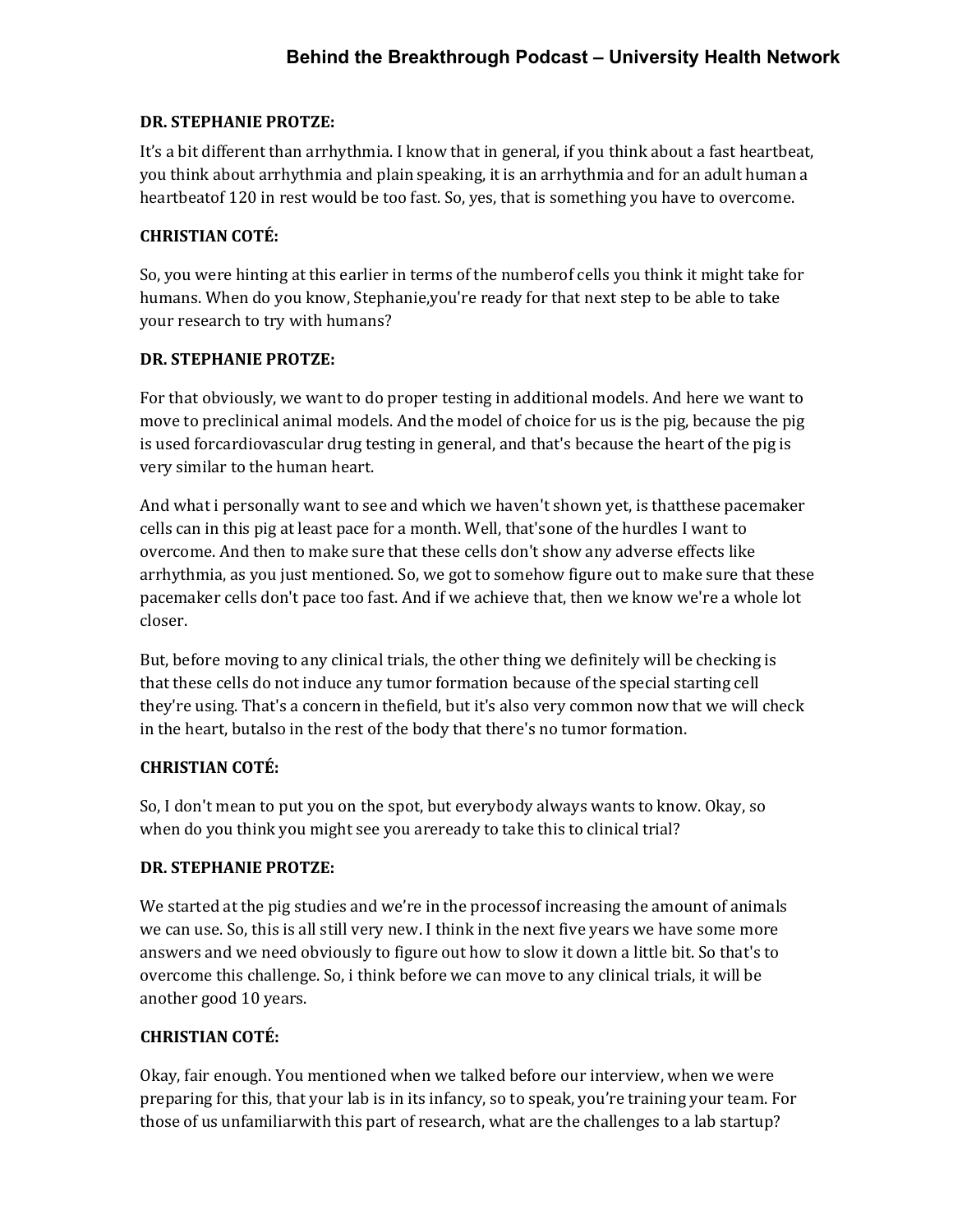#### **DR. STEPHANIE PROTZE:**

We're actually just up and running since two years, and it's actually a challenge. For example, to run those kind of preclinicalstudies as a startup lab. That's not really what you can pull off with a few people and just starting off a lab. I'll be honest, it's a it's a stressful time, but it's also a very exciting time. So, I really started from scratch. You have to fill the lab with equipment like nothing is there. You have to purchase the equipment, set it up, get it running. In parallel you have to train your staff, as you mentioned.

And I took the approach to start out with a technician, which I'm so very happy i decided to do so because she's now helping me just the everyday operation of the lab, purchasing and so on. But she's also my hands in the lab because I'm obviously getting more and more busy, is sitting at the deskfor grand writing, administrative stuff and meetings.

So that was definitely a good decision. And we have now two graduate students that are part of the lab and we're currently looking for a postdoctoral fellow to join us. So, things are getting productive. And that's good because I think the biggest challenge everybody's facing starting a lab is to get that first publication out that has my name on it with senior authorship.

#### **CHRISTIAN COTÉ:**

Well, that's what i wanted to ask. I mean, you're so young,yourself still. But would you have any wisdom or advice to pass on to young people just entering the field in terms of lab startup?

#### **DR. STEPHANIE PROTZE:**

Hmm. I think you've got to find your own way. You gotto do it the way you feel comfortable with. Don't look too much around what other people are doing. Listen to advices. But in the end, make your own decisions and learn to be confident, find your inner voice.

#### **CHRISTIAN COTÉ:**

And I imagine this requires you seeking outside funding likeseed money from investors. How do you go about that? Because I'm guessingselling your work to convince people to invest in you was not likely part of your PhD training?

#### **DR. STEPHANIE PROTZE:**

Absolutely right. That's not part of your PhD training nor your post-doctoral fellowship. This is something you kind of have to learn as you go. So, I'll take these one step at a time and learning as you go approach. I started with writing smaller grants like public funding agencies smaller grants, and then you slowly increase to writingthe bigger, five year grants. And I highly recommend, to reach out to mentors. So, i was very fortunate having people helping me with the grantwritings, giving advices.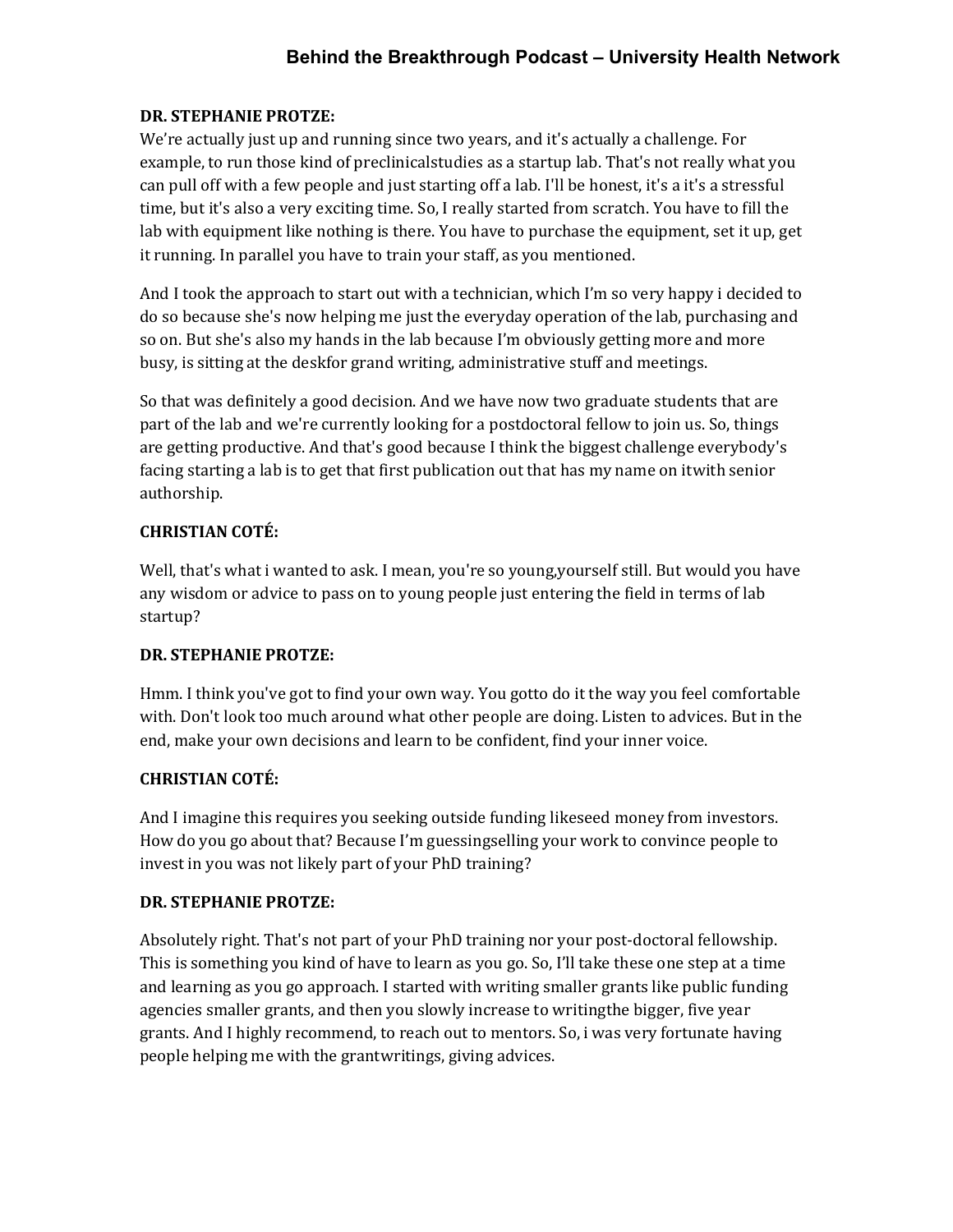It's a learning curve, and yes you learn like you learn anything else in yourresearch career. Yeah, very key is to build up a network of mentors for that. And in addition to that government funding, the other funding sources that our research field and especially the translation to the clinic depends on is industry funding. And that's even more complicated. That's something you're really not prepared for depending on where your training. I was really fortunate that i was a postdoctoral fellow in Dr. Keller's lab and was able to witness the startup of Bluerock therapeuticshere in Toronto, which was basically based out of the research of Dr. Keller and dr. Michael Laflamme's lab at UHN.

#### **CHRISTIAN COTÉ:**

Bluerock. Yes.

#### **DR. STEPHANIE PROTZE:**

Yeah. And I was also fortunate because I was a postdoc at the time that they supported parts of my own lab startup package. So now this comes as a benefit for my own trainees that they canactually experience industry, supported research and get exposed to this industry environment as a potential future career path, because for not everybody's going to end up in academia and a lot of people in the future will probably move to industry.

#### **CHRISTIAN COTÉ:**

I've heard that one sort of rule of thumb when you're approaching outside investors is you need to tell them a story to convincethem to invest. And you do tell them a story.

#### **DR. STEPHANIE PROTZE:**

I think I am not telling them a story I like, we usuallydo the way that we bring them to the lab and let the science speak for themselves and show them the exciting stuff we're doing. I think my personality is excitable enough that people get drawn into it and then you show them the scientific facts as well. Telling a scientific story, I would like to call it.

#### **CHRISTIAN COTÉ:**

You're listening to behind the breakthrough, the podcastall about groundbreaking medical research and the people behind it at Toronto's university health network, Canada's largest research and teaching hospital.

I'm your host Christian Coté, and we're speaking with award winning scientist Dr. Stephanie Protze, who's pioneering the production of pacemaker cells to regenerate damaged hearts and eliminate the need forelectronic pacemakers. Her groundbreaking research is funded in part by the Mcewen stem cell institute and the Toronto General and Western Hospital Foundation.

So, Stephanie, we'd like to ask all our guests about their science origin story. And I understand for you it goes back to a high school field trip to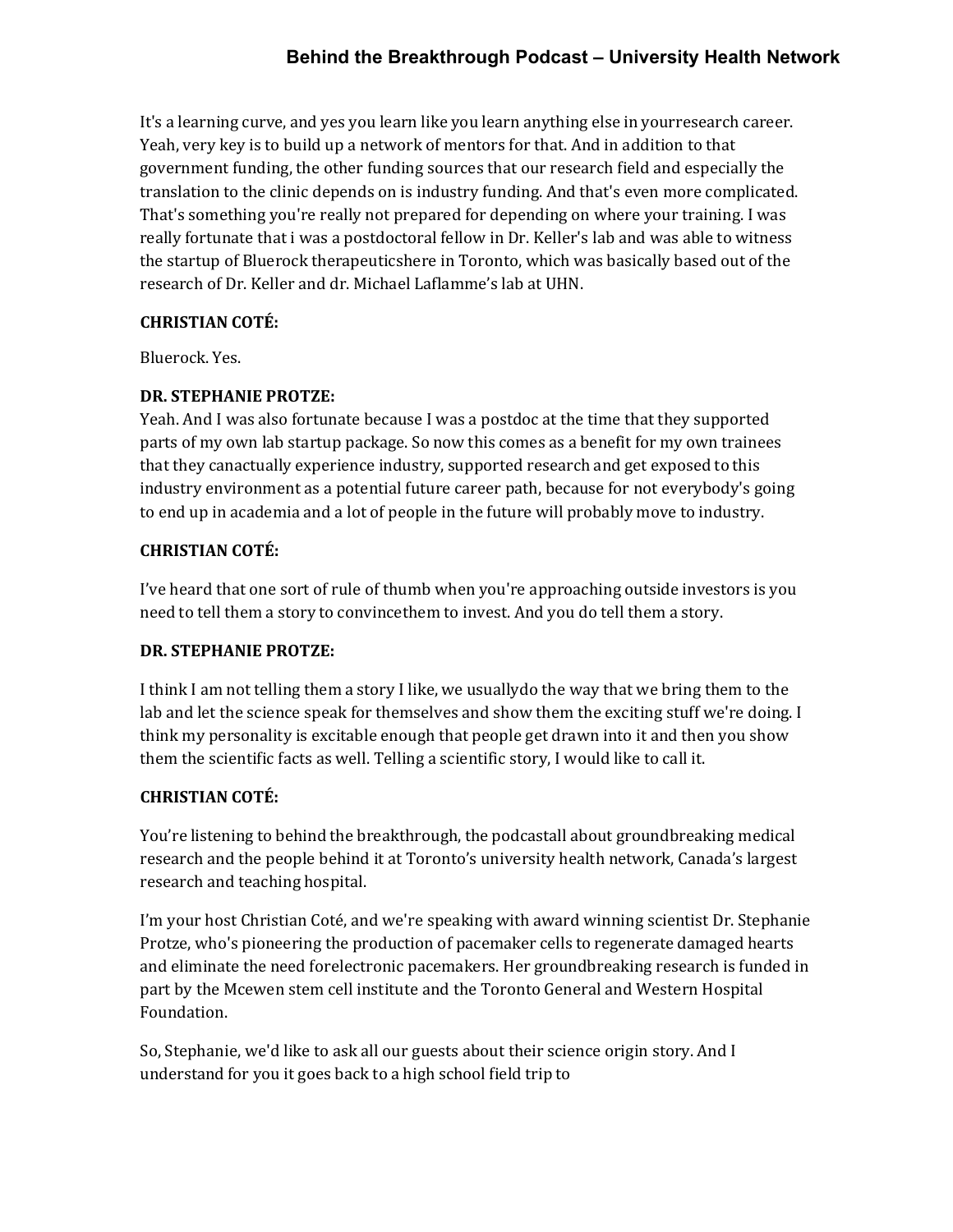Dresden. You were born and raised in Pirna, Germany, but you took a fieldtrip to the Max Planck Institute I understand, what was about that trip that sparked your connection to science?

#### **DR. STEPHANIE PROTZE:**

I really still have fond memories of that trip. To give you a bit more background, I was always fascinated by science. I enjoyed the science classes in school much more than German classes or English classes. So, I chose biology as a major and part of that, we ended up doing the school trip to the Max Planck Institute that you mentioned to the next bigger city in Dresden. And during that visit, I saw the axolotl for thefirst time.

#### **CHRISTIAN COTÉ:**

Which is?

#### **DR. STEPHANIE PROTZE:**

The axolotl, is this is amazing salamander that canregrow its entire limbs and parts of the body.

#### **CHRISTIAN COTÉ:**

Wow!

#### **DR. STEPHANIE PROTZE:**

Exactly. It sounds pretty science fiction, right? That'swhat I thought. I was like 16 years old and I was totally blown away by the research that the team there was doing. And this idea to work on something that, you know, one day maybe we can apply to the human to regenerate organs. And I think that was really one of the key moments that hooked me to the vision of becoming a scientist and doing research myself for work.

#### **CHRISTIAN COTÉ:**

You then went on to actually do your PhD at the Max Planck research school in Dresden, and you decide to uproot yourself andcome all the way to Toronto for your postdoc. What's the story behind what drew you to Toronto?

#### **DR. STEPHANIE PROTZE:**

Yeah, that's totally correct. I was lucky to get a spotin the top PhD school in Germany, which happened to be just next door, the Max Planck institute close to home. But, once I finished my PhD in Germany, I knew that it's time to get out and explore science around the world. And at that point, all I knew was that I wanted to keep studying heart deceases and heart regeneration. I also knew that I would want to like tostart working with these special stem cells, those pluripotent stem cells.And with that in mind? I applied to labs around the world, including the lab of the person who really spearheaded the research and still is leading the field, Dr. Gordon Keller, of turning those stem cells into heart cells.

#### **CHRISTIAN COTÉ:**

Dr. Gordon Keller, he's in the McEwen stem cell institute correct?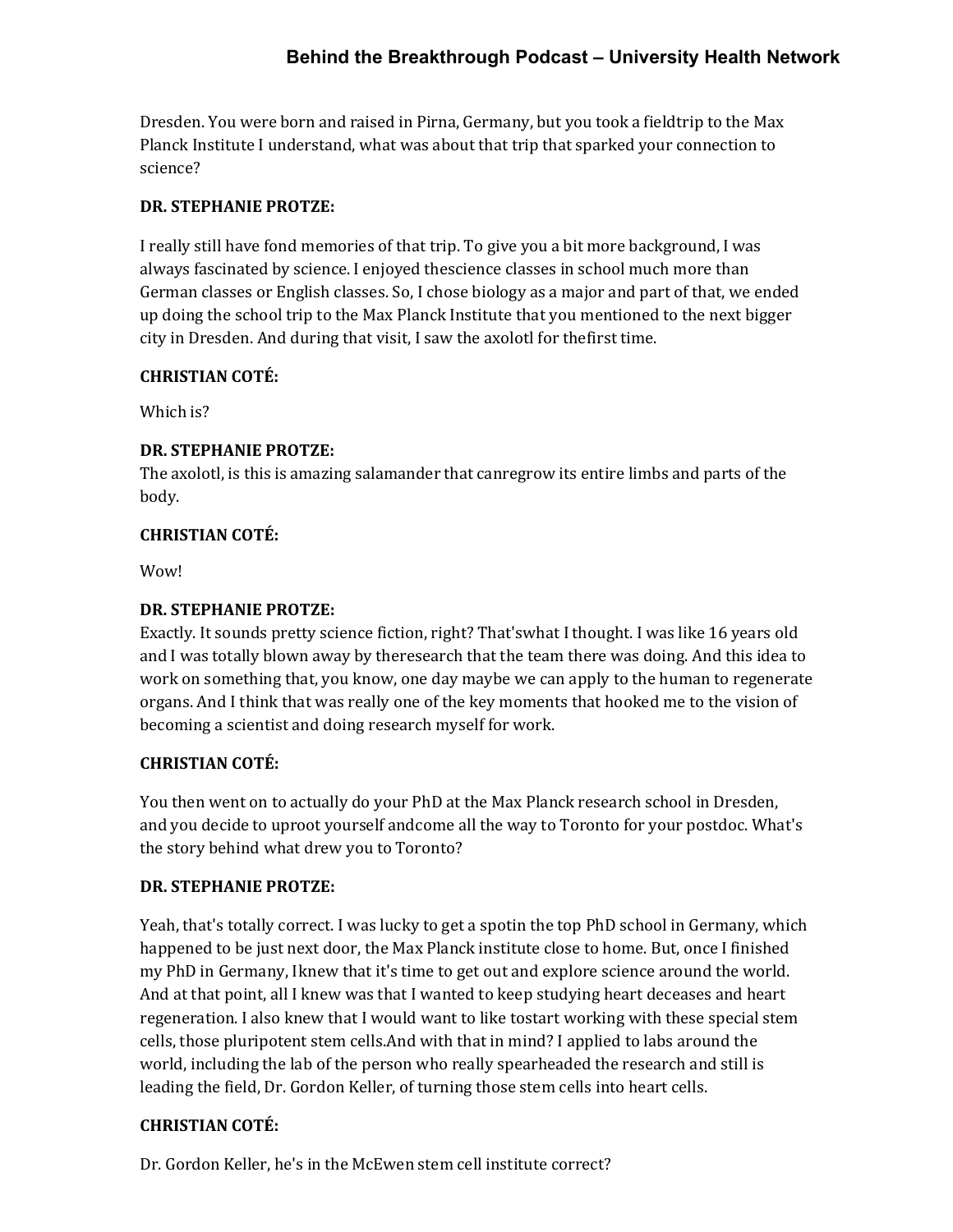### **DR. STEPHANIE PROTZE:**

Exactly. Dr. Gordon Keller here at UHN in Toronto. And when i got an email back from Dr. Keller offering me a position in his lab, I did not really have to think twice. And I packed my bags and came to Toronto.

## **CHRISTIAN COTÉ:**

Okay, and we have to let everyone know here to make this journey halfway around the world even more interesting. You had an added challenge, didn't you? Because your studies up to that point were inyour native German. How did you manage a postdoctoral fellowship here in Toronto and you had to learn a new language?

## **DR. STEPHANIE PROTZE:**

Absolutely. English isn't my first language. And moving to Canada, the English speaking is an additional challenge. But luckily, during a career as a researcher, you get to slowly grow into that.So that I still remember as an undergrad student when we had to read original research papers in English. It took me like a whole afternoon to read one paper just to translate it and to understand what they actually describing.

My graduate study, so my PhD at the Max Planck Institute was already English speaking. And i think that was one advantage because I got to slowly grow into it while i was still in Germany and then obviously movingover to Canada kind of gave the final push and the full transition.

# **CHRISTIAN COTÉ:**

Wow, all right. So, you complete your post doctoral fellowship under the leadership of Dr. Gordon Keller. I understand you'reinterviewing at places all over the world to begin your career and you decide to stay in Toronto. What was behind that decision?

# **DR. STEPHANIE PROTZE:**

Yeah, there were a couple of factors that actually led to that decision. I originally thought I would move back to Europe. That's how I started out looking for jobs. But then while I was traveling around the world, also in America, not just in Europe, for interviews for the faculty positions, I realized that Toronto was actually a perfect research environment. And to be honest, I took this for granted while I was postdocing. I didn't really look around. I wasn't really questioning it. But during the interviews, I noticed that hardly any other place really has this multitude of different research areas as Toronto can offer, which as a p.i. now gives me these exciting collaboration opportunities andsupports that I can explore beyond my own research expertise through those collaborations.

And another huge benefit i found of Toronto and UHN itself are the research facilities. Again, i took them for granted while I was postdocing,because they're really helpful for us as scientists to offer us all the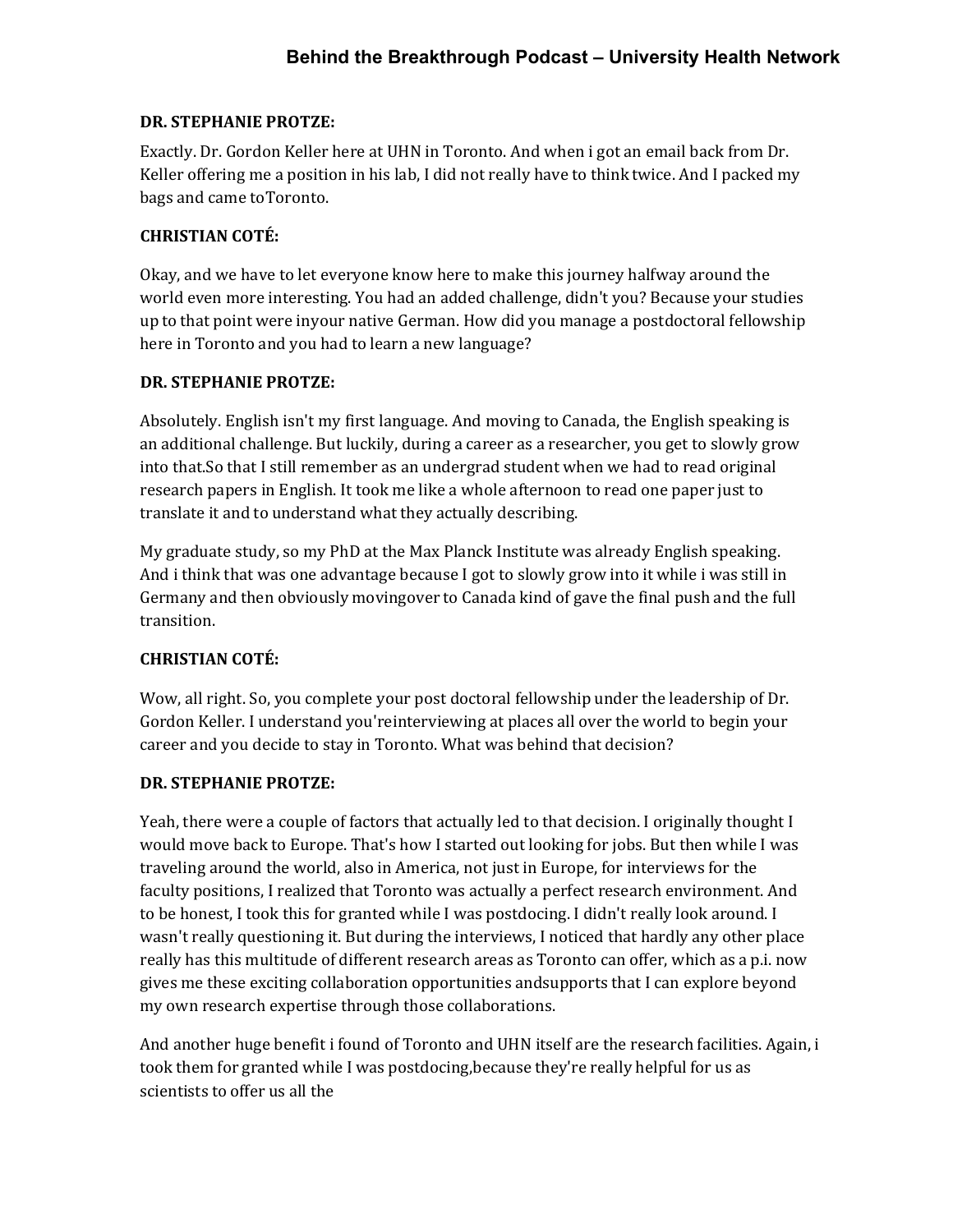Latest technology that we would like to use without having to establishthen ourselves in the lab.

# **CHRISTIAN COTÉ:**

So, I'm curious, what is this Toronto reputation with regard to stem cell study and innovation that you were starting to realize as youwere doing your interviews around the world?

## **DR. STEPHANIE PROTZE:**

I think one thing that I was already aware of, I think most of you are aware of, is that obviously stem cells were discovered in Toronto by till and Mcculloch in the 60s while they were working with bone marrow stem cells.

So, Toronto has a strong stem cell reputation. And what it still has as amazing scientists working in the field of stem cells. Well a lot has happened on the stem cell field, we're still leading our scientists here in Toronto and they have the potential to deliver many new breakthroughs and also hopefully clinical firsts in the next years. And I think that environment is something I decided I would like to stay in. The other big benefits that I forgot to mention about, the reason why I decided to stay was not just the obviously the research environment, there were actually two other factors i didn't mention.

One is philanthropic support for research, which is something we actuallydon't do in Europe. This was very new to me when I came here. But throughout my postdoctor fellowship, I was supported through philanthropic support from the Mcewen institute.

And that was something that i could see how that helps running a lab. In Europe that's really just not typically done. So that was another reason to stay in Toronto. And in addition, the idea to be able to work close withindustry partners and startup companies, which is also something that seems to work a little bit better over the pond than it does in Europe.

# **CHRISTIAN COTÉ:**

But we're lucky we were able to keep you. That's great. Your work is all lab based. And I'm curious then how do you stay connected to the needs of patients that urgency in terms of the daily work you do?

# **DR. STEPHANIE PROTZE:**

I was always interested in doing translational research. I was never really drawn to the real, real basic science. I alwayswanted to do something that I can see that it can clearly help patients in the future. And in the end, I still trained as a basic scientist, and for that reason I'm very aware that I have to reach out to clinician scientists within the institute. And the Mcewen institute we have clinician scientistsat UHN obviously and also around the world through collaborators to discuss with them what is really needed from the patient perspective. And also, to realize a lot of the approaches we're using in the lab are more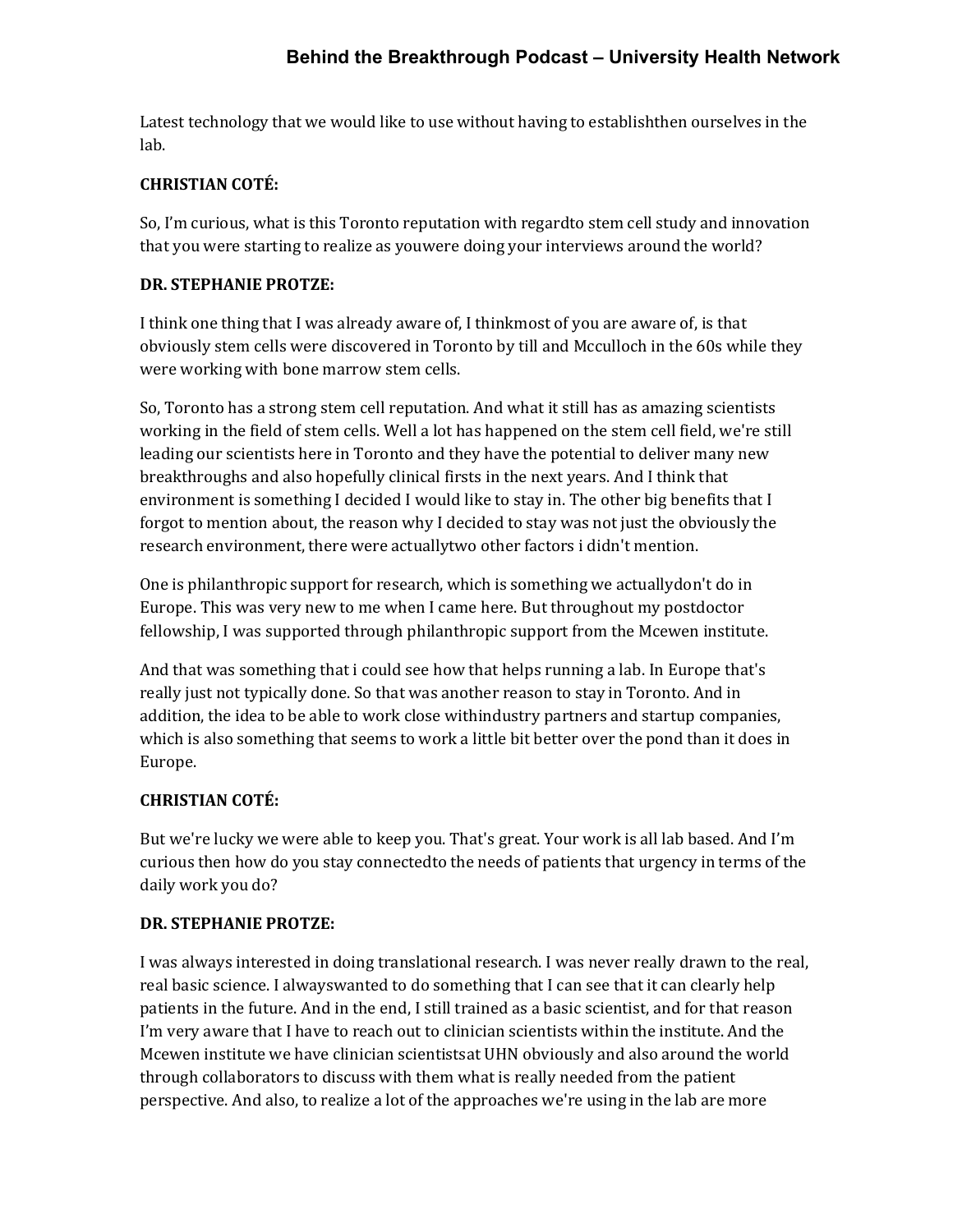Likely to be beneficial for patients or able to be translated to the clinic.And obviously working at a research hospital like UHN, it's definitely a huge benefit to stay connected to that.

### **CHRISTIAN COTÉ:**

And yet the rigour of science, which we've heard about youknow, from you, requires time. So how do you reconcile the need for new discoveries for patients with the time it takes for science to unfold?

## **DR. STEPHANIE PROTZE:**

That is definitely something I'm struggling with a little bit because as you might be able to tell, I'm not a very patient person. And science is definitely not moving fast. So, I always try to remindmyself that to make big achievements and to have real impact takes time. Like Rome wasn't built in a day. It's a very European thing, but that really fits to that. I also always try to make sure that when we communicate ourresearch to the public, that we're not overestimating, that we're not overstating, because we want to make sure to be honest to ourselves, but also to future patients to be able to keep that scientific rigour.

#### **CHRISTIAN COTÉ:**

And when you hit a dead end in the lab, like when you havesay, a failure, how do you navigate that?

# **DR. STEPHANIE PROTZE:**

Having to deal with failure is a very important thing,you've got to learn as scientists. Obviously, if you're trying new things andthese things might work out, but they are just as likely to fail. So, during my years of training, I learned how to see a failed experiment as part of the process. It is actually important to every now and then have a failed experiment to move on, to develop next steps and new ideas. Because I knowthat is an actual struggle learning to handle failure. Now, being a mentormyself, I'm trying to give that way of thinking to my students and to train them to accept failure as part of the scientific endeavour.

#### **CHRISTIAN COTÉ:**

And what's your advice to younger students? Like how doyou mentor them?

#### **DR. STEPHANIE PROTZE:**

I think generally my biggest advice to them is that ifyou're excited about the work you do and you're motivated, you can achieve everything you want. And I know that sounds very idealistic, but I think it's my own experience and I'm not telling them that it's going to be easy, nor that it will happen fast. But if they're not giving up and continuing to work hard, it's possible to achieve whatever dreams they have.

# **CHRISTIAN COTÉ:**

Last year you participated in an event called "science in the 6ix." Where you and several other UHN researchers gave three minute elevator pitches to a live audience. The premise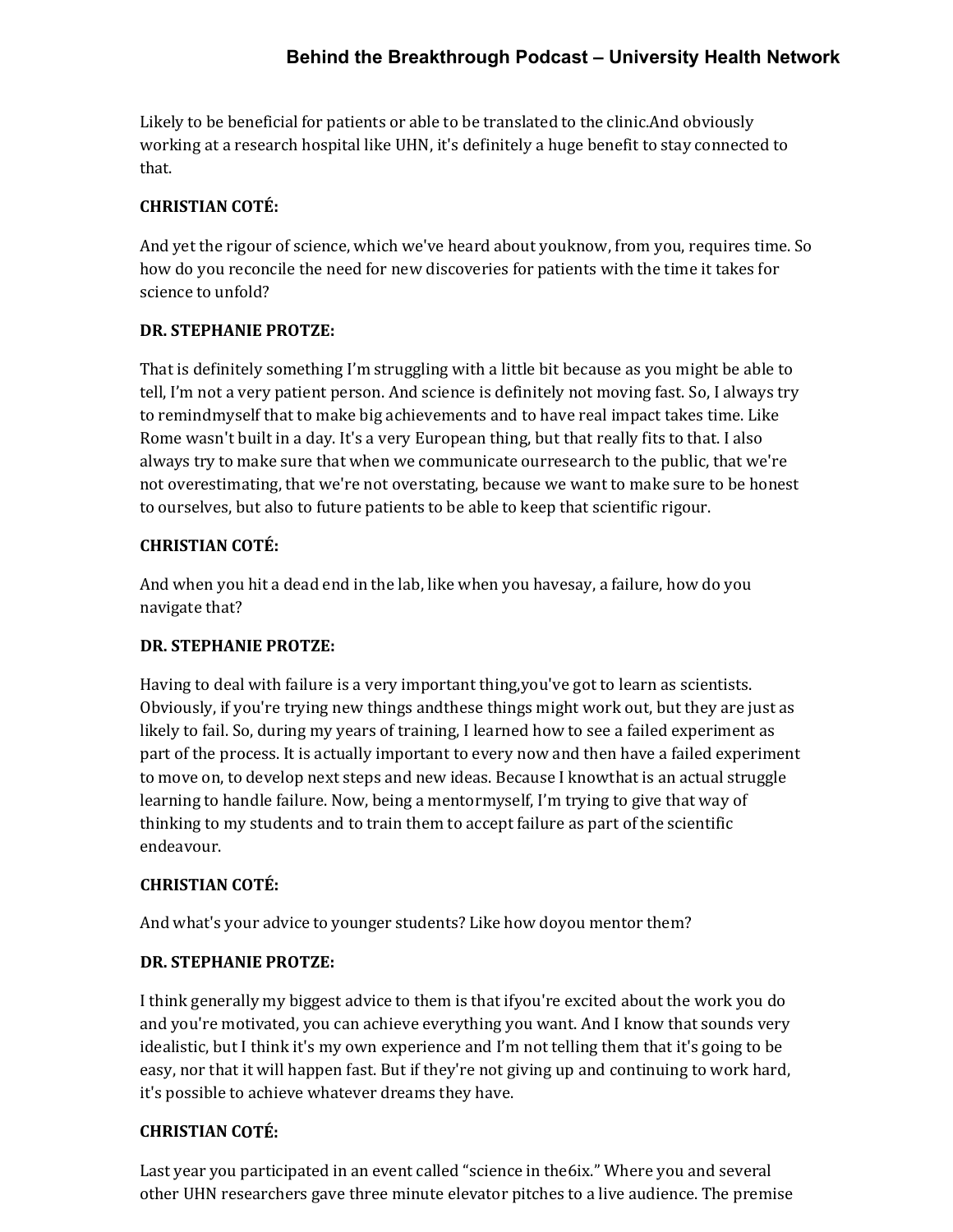of all this being to challenge you to be able to explain your research to a mass audience. Whatwas that experience like for you all?

#### **DR. STEPHANIE PROTZE:**

To be completely honest with you, I initially was hesitant to participate in that because it sounds a little bit scary to get up there on a stage and try to explain your research in lay terms. But the team of the Toronto western foundation did a great job in helping us scientists and everyone in the team to explain the work we do in easy terms to make it exciting for the public. So, in the end, it was a great event. I'm happy I did it and I'm very happy that now it's out there for the public towatch.

#### **CHRISTIAN COTÉ:**

That's correct. It's on the YouTube page, which we can put inour podcast package when we broadcast this. I'm curious, though, what's your take on the value of communicating what you do in a way that's accessible to a mainstream audience?

#### **DR. STEPHANIE PROTZE:**

I think to communicate what we do in the lab is more important than it ever has been, like the times science can hide behind the black curtain I think is really over. And obviously because grant money comes from taxpayers money. So, in my mind, that makes total sense that weexplain to the public what we're doing in the lab. And I'm actually hoping that by reaching out and explaining it, we get them excited about it and actually more motivated or interested in supporting research.

#### **CHRISTIAN COTÉ:**

That's great. So, what drives you each day? What makes you think you can improve things?

#### **DR. STEPHANIE PROTZE:**

I think what gets me up and to the lab every morning is my curiosity for the unknown and this interest in scientific progress that I always had even back in school days. I think on the bigger picture, it's really this vision of being able to one day help patients and move what we're doing from the bench to the bedside and to improve a person's life that right now has heart rhythm disorders.

#### **CHRISTIAN COTÉ:**

So that decision several years ago to leave your homeland,what do you think of that decision today?

#### **DR. STEPHANIE PROTZE:**

I think when I had to make a decision to stay or take aposition in Europe two years ago, I kind of made the final call on, I'm going to stay. I'm happy living in Canada. I'm happy with the environment providedhere. And two years later now I'm still happy. Even with all the complications that COVID has brought, it doesn't make it easy to communicate with family back in Europe, I'll admit that. But I'm trying to be optimistic that I can travel back more easily in the future, because obviously it was always the idea it's easy to just go for a quick